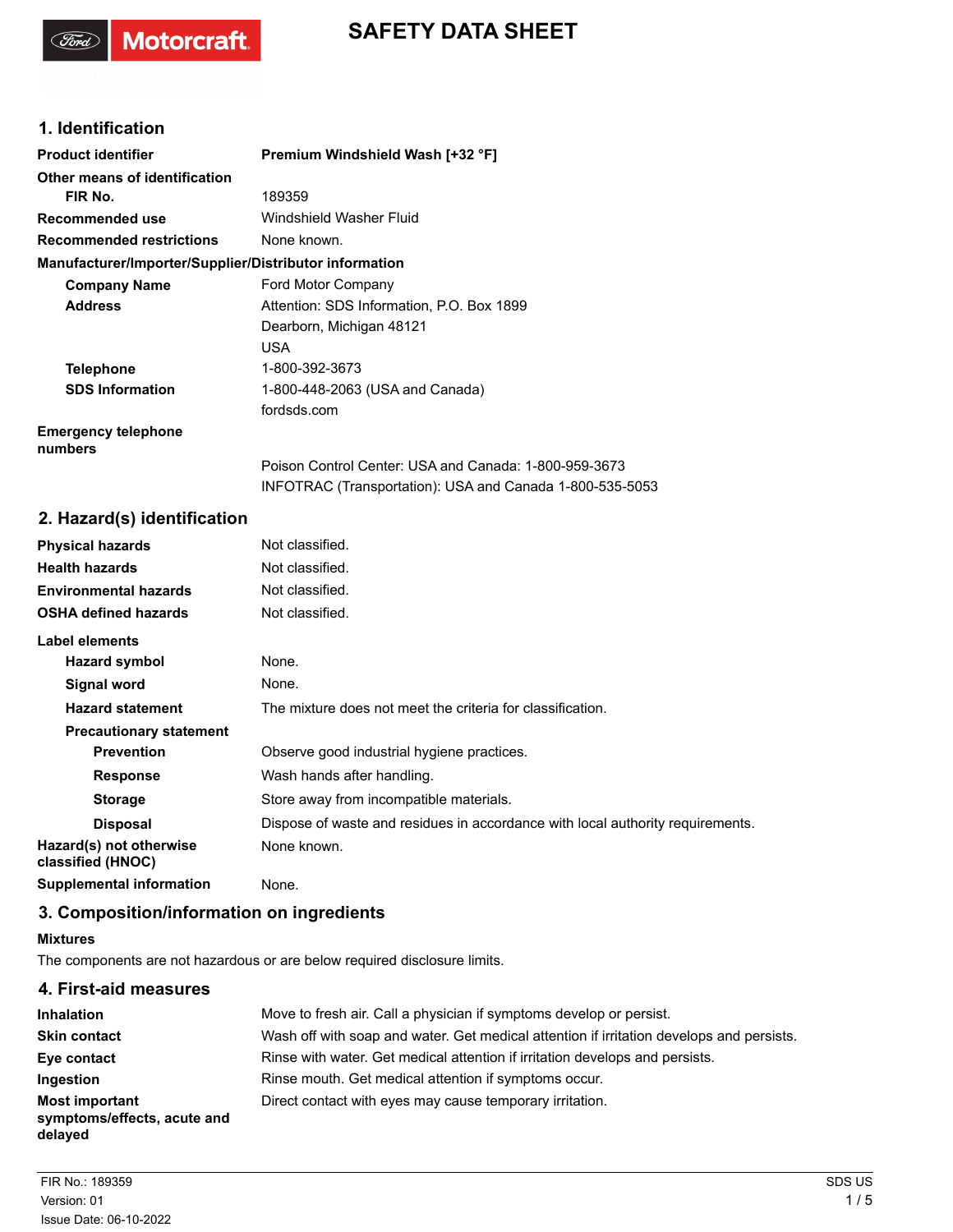**Indication of immediate** Treat symptomatically. **medical attention and special treatment needed**

**General information**

Ensure that medical personnel are aware of the material(s) involved, and take precautions to protect themselves.

### **5. Fire-fighting measures**

| Suitable extinguishing media                                     | Use fire-extinguishing media appropriate for surrounding materials.                                                                                                       |
|------------------------------------------------------------------|---------------------------------------------------------------------------------------------------------------------------------------------------------------------------|
| Unsuitable extinguishing<br>media                                | Not applicable.                                                                                                                                                           |
| Specific hazards arising from<br>the chemical                    | During fire, gases hazardous to health may be formed. Upon decomposition, this product emits<br>carbon monoxide, carbon dioxide and/or low molecular weight hydrocarbons. |
| Special protective equipment<br>and precautions for firefighters | Self-contained breathing apparatus and full protective clothing must be worn in case of fire.                                                                             |
| Fire fighting<br>equipment/instructions                          | Move containers from fire area if you can do so without risk.                                                                                                             |
| <b>Specific methods</b>                                          | Use standard firefighting procedures and consider the hazards of other involved materials.                                                                                |
| <b>General fire hazards</b>                                      | No unusual fire or explosion hazards noted.                                                                                                                               |

### **6. Accidental release measures**

| Personal precautions,<br>protective equipment and<br>emergency procedures | Avoid contact with eyes, skin, and clothing. Avoid breathing mist or vapor. Keep unnecessary<br>personnel away. For personal protection, see section 8 of the SDS.                                                                                |
|---------------------------------------------------------------------------|---------------------------------------------------------------------------------------------------------------------------------------------------------------------------------------------------------------------------------------------------|
| <b>Methods and materials for</b><br>containment and cleaning up           | This product is miscible in water.                                                                                                                                                                                                                |
|                                                                           | Large Spills: Stop the flow of material, if this is without risk. Dike the spilled material, where this is<br>possible. Absorb in vermiculite, dry sand or earth and place into containers. Following product<br>recovery, flush area with water. |
|                                                                           | Small Spills: Wipe up with absorbent material (e.g. cloth, fleece). Clean surface thoroughly to<br>remove residual contamination.                                                                                                                 |
|                                                                           | Never return spills to original containers for re-use. For waste disposal, see section 13 of the SDS.<br>The miscibility and distribution of this product in water has not been determined.                                                       |
| <b>Environmental precautions</b>                                          | Avoid discharge into drains, water courses or onto the ground.                                                                                                                                                                                    |
| 7. Handling and storage                                                   |                                                                                                                                                                                                                                                   |
| Precautions for safe handling                                             | Avoid contact with eyes, skin, and clothing. Avoid breathing mist or vapor. Observe good industrial<br>hygiene practices. For personal protection, see Section 8 of the SDS.                                                                      |

# **8. Exposure controls/personal protection**

**Conditions for safe storage, including any incompatibilities**

| Occupational exposure limits        | No exposure limits noted for ingredient(s).                                                                                                                                                                                                                                                                                                |
|-------------------------------------|--------------------------------------------------------------------------------------------------------------------------------------------------------------------------------------------------------------------------------------------------------------------------------------------------------------------------------------------|
| <b>Biological limit values</b>      | No biological exposure limits noted for the ingredient(s).                                                                                                                                                                                                                                                                                 |
| Appropriate engineering<br>controls | Use adequate ventilation to control airborne concentrations below the exposure limits/quidelines. If<br>user operations generate a vapor, dust and/or mist, use process enclosure, appropriate local<br>exhaust ventilation, or other engineering controls to control airborne levels below the<br>recommended exposure limits/quidelines. |

Store in tightly closed container. Store away from incompatible materials (see Section 10 of the

#### **Individual protection measures, such as personal protective equipment**

SDS).

| <b>Eye/face protection</b>               | Not normally needed.                                                                                                                                                                                                                                                                                                                                     |
|------------------------------------------|----------------------------------------------------------------------------------------------------------------------------------------------------------------------------------------------------------------------------------------------------------------------------------------------------------------------------------------------------------|
| <b>Skin protection</b>                   |                                                                                                                                                                                                                                                                                                                                                          |
| <b>Hand protection</b>                   | Not normally needed.                                                                                                                                                                                                                                                                                                                                     |
| <b>Other</b>                             | Wear appropriate chemical resistant clothing if applicable.                                                                                                                                                                                                                                                                                              |
| <b>Respiratory protection</b>            | If engineering controls do not maintain airborne concentrations to a level which is adequate to<br>protect worker health, an approved respirator must be worn. Respirator selection, use and<br>maintenance should be in accordance with the requirements of OSHA Respiratory Protection<br>Standard 29 CFR 1910.134 and/or Canadian Standard CSA Z94.4. |
| <b>Thermal hazards</b>                   | Wear appropriate thermal protective clothing, when necessary.                                                                                                                                                                                                                                                                                            |
| <b>General hygiene</b><br>considerations | Always observe good personal hygiene measures, such as washing after handling the material<br>and before eating, drinking, and/or smoking. Routinely wash work clothing and protective<br>equipment to remove contaminants.                                                                                                                              |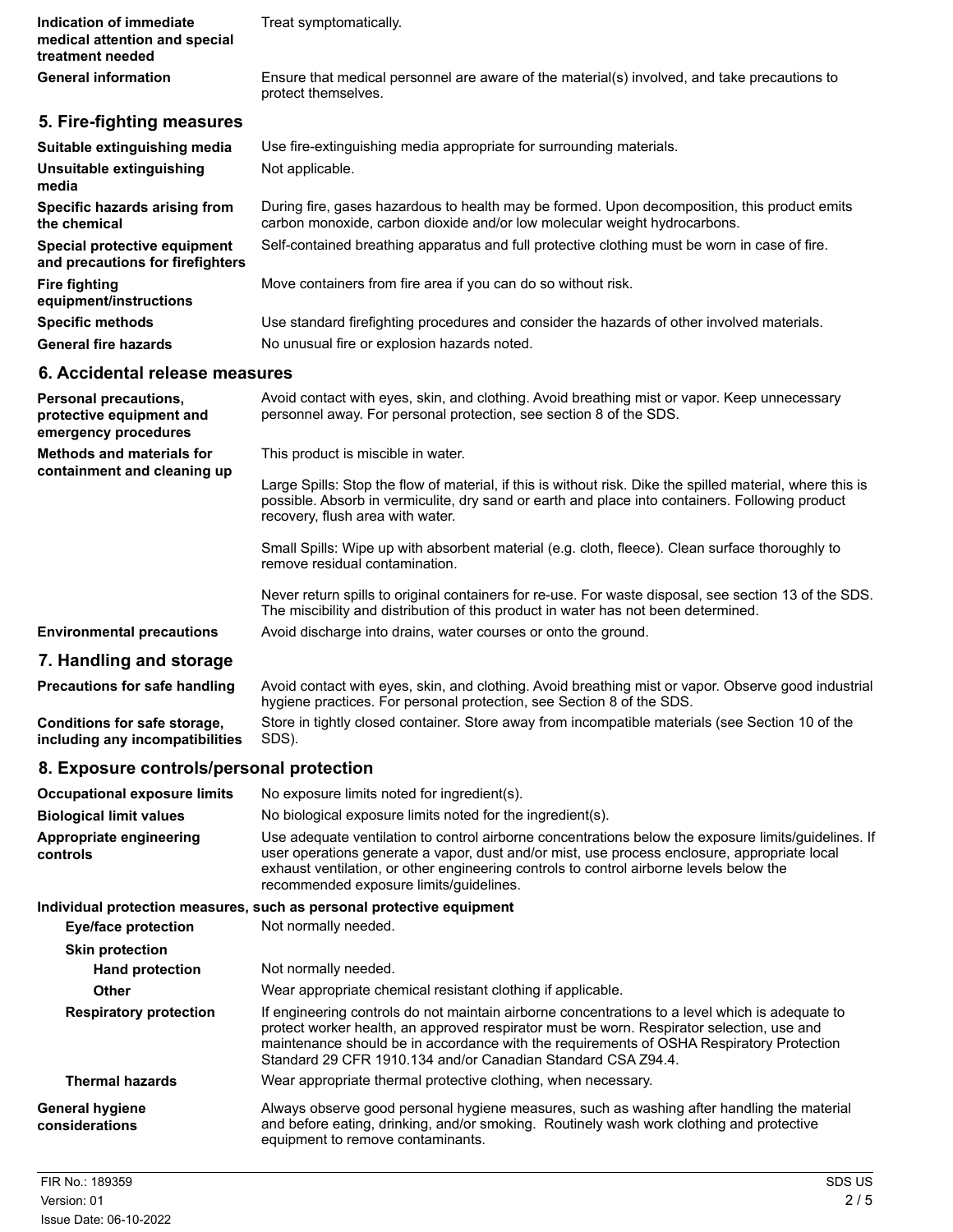# **9. Physical and chemical properties**

| <b>Appearance</b>                                 |                   |
|---------------------------------------------------|-------------------|
| <b>Physical state</b>                             | Liquid.           |
| Form                                              | Aqueous solution. |
| Color                                             | Blue              |
| Odor                                              | Odorless.         |
| Odor threshold                                    | Not available.    |
| рH                                                | 7                 |
| Melting point/freezing point                      | 32 °F (0 °C)      |
| Initial boiling point and boiling<br>range        | 212 °F (100 °C)   |
| <b>Flash point</b>                                | Not available.    |
| <b>Evaporation rate</b>                           | > 1 (BuAc=1)      |
| Flammability (solid, gas)                         | Not applicable.   |
| Upper/lower flammability or explosive limits      |                   |
| Explosive limit - lower (%)                       | Not available.    |
| Explosive limit - upper (%)                       | Not available.    |
| Vapor pressure                                    | 17.5 mm Hg @ 20°C |
| <b>Vapor density</b>                              | Not available.    |
| <b>Relative density</b>                           | 1 (Water=1)       |
| <b>Relative density temperature</b>               | 68 °F (20 °C)     |
| Solubility(ies)                                   |                   |
| Solubility (water)                                | 100 %             |
| <b>Partition coefficient</b><br>(n-octanol/water) | Not available.    |
| <b>Auto-ignition temperature</b>                  | Not available.    |
| <b>Decomposition temperature</b>                  | Not available.    |
| <b>Viscosity</b>                                  | Not available.    |
| <b>Other information</b>                          |                   |
| VOC                                               | $0\%$             |

### **10. Stability and reactivity**

| <b>Reactivity</b>                            | The product is stable and non-reactive under normal conditions of use, storage and transport.                       |
|----------------------------------------------|---------------------------------------------------------------------------------------------------------------------|
| <b>Chemical stability</b>                    | Material is stable under normal conditions.                                                                         |
| <b>Possibility of hazardous</b><br>reactions | No dangerous reaction known under conditions of normal use.                                                         |
| <b>Conditions to avoid</b>                   | Contact with incompatible materials.                                                                                |
| Incompatible materials                       | Strong oxidizing agents.                                                                                            |
| <b>Hazardous decomposition</b><br>products   | Upon decomposition, this product emits carbon monoxide, carbon dioxide and/or low molecular<br>weight hydrocarbons. |

# **11. Toxicological information**

#### **Information on likely routes of exposure**

| <b>Inhalation</b>                                                                  | Based on available data, the classification criteria are not met.                                                             |
|------------------------------------------------------------------------------------|-------------------------------------------------------------------------------------------------------------------------------|
| <b>Skin contact</b>                                                                | Based on available data, the classification criteria are not met. Prolonged skin contact may cause<br>temporary irritation.   |
| Eye contact                                                                        | Based on available data, the classification criteria are not met. Direct contact with eyes may<br>cause temporary irritation. |
| Ingestion                                                                          | Based on available data, the classification criteria are not met.                                                             |
| Symptoms related to the<br>physical, chemical and<br>toxicological characteristics | Direct contact with eyes may cause temporary irritation.                                                                      |

### **Information on toxicological effects**

**Acute toxicity** Not expected to be hazardous by OSHA criteria.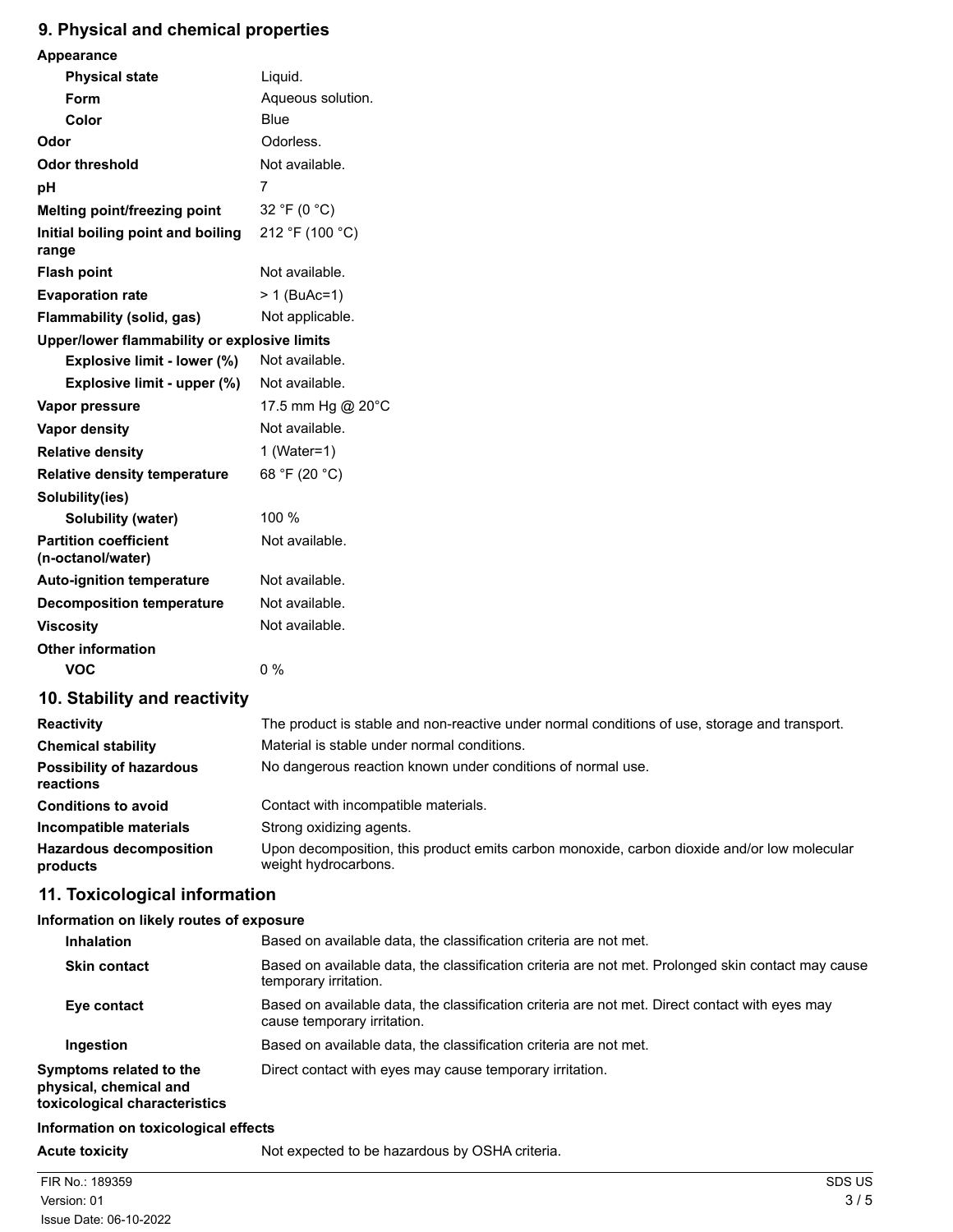| <b>Skin corrosion/irritation</b>                                               | Prolonged skin contact may cause temporary irritation.                                                                                                                                                                 |
|--------------------------------------------------------------------------------|------------------------------------------------------------------------------------------------------------------------------------------------------------------------------------------------------------------------|
| Serious eye damage/eye<br>irritation                                           | Direct contact with eyes may cause temporary irritation.                                                                                                                                                               |
| Respiratory or skin sensitization                                              |                                                                                                                                                                                                                        |
| <b>Respiratory sensitization</b>                                               | Not a respiratory sensitizer.                                                                                                                                                                                          |
| <b>Skin sensitization</b>                                                      | This product is not expected to cause skin sensitization.                                                                                                                                                              |
| Germ cell mutagenicity                                                         | No data available to indicate product or any components present at greater than 0.1% are<br>mutagenic or genotoxic.                                                                                                    |
| Carcinogenicity                                                                | Not classifiable as to carcinogenicity to humans.                                                                                                                                                                      |
| IARC Monographs. Overall Evaluation of Carcinogenicity<br>Not listed.          |                                                                                                                                                                                                                        |
| Not listed.                                                                    | OSHA Specifically Regulated Substances (29 CFR 1910.1001-1053)                                                                                                                                                         |
| <b>Reproductive toxicity</b>                                                   | This product is not expected to cause reproductive or developmental effects.                                                                                                                                           |
| Specific target organ toxicity -<br>single exposure                            | Not classified.                                                                                                                                                                                                        |
| Specific target organ toxicity -<br>repeated exposure                          | Not classified.                                                                                                                                                                                                        |
| <b>Aspiration hazard</b>                                                       | Not an aspiration hazard.                                                                                                                                                                                              |
| 12. Ecological information                                                     |                                                                                                                                                                                                                        |
| <b>Ecotoxicity</b>                                                             | The product is not classified as environmentally hazardous. However, this does not exclude the<br>possibility that large or frequent spills can have a harmful or damaging effect on the environment.                  |
| Persistence and degradability<br><b>Bioaccumulative potential</b>              | No data is available on the degradability of any ingredients in the mixture.                                                                                                                                           |
| <b>Mobility in soil</b>                                                        | No data available. This product is miscible in water and may not disperse in soil.                                                                                                                                     |
| <b>Other adverse effects</b>                                                   | No other adverse environmental effects (e.g. ozone depletion, photochemical ozone creation<br>potential, endocrine disruption, global warming potential) are expected from this component.                             |
| 13. Disposal considerations                                                    |                                                                                                                                                                                                                        |
| <b>Disposal instructions</b>                                                   | Collect and reclaim or dispose in sealed containers at licensed waste disposal site.                                                                                                                                   |
| <b>Local disposal regulations</b>                                              | Dispose in accordance with all applicable regulations.                                                                                                                                                                 |
| Hazardous waste code                                                           | The waste code should be assigned in discussion between the user, the producer and the waste<br>disposal company.                                                                                                      |
| Waste from residues / unused<br>products                                       | Dispose of in accordance with local regulations. Empty containers or liners may retain some<br>product residues. This material and its container must be disposed of in a safe manner (see:<br>Disposal instructions). |
| <b>Contaminated packaging</b>                                                  | Since emptied containers may retain product residue, follow label warnings even after container is<br>emptied. Empty containers should be taken to an approved waste handling site for recycling or<br>disposal.       |
| 14. Transport information                                                      |                                                                                                                                                                                                                        |
| <b>DOT</b>                                                                     |                                                                                                                                                                                                                        |
| Not regulated as dangerous goods.                                              |                                                                                                                                                                                                                        |
| <b>IATA</b>                                                                    |                                                                                                                                                                                                                        |
| Not regulated as dangerous goods.                                              |                                                                                                                                                                                                                        |
| <b>IMDG</b>                                                                    |                                                                                                                                                                                                                        |
| Not regulated as dangerous goods.                                              |                                                                                                                                                                                                                        |
| Transport in bulk according to<br>Annex II of MARPOL 73/78 and<br>the IBC Code | Not established.                                                                                                                                                                                                       |
| 15. Regulatory information                                                     |                                                                                                                                                                                                                        |
| <b>US federal regulations</b>                                                  | This product is not known to be a "Hazardous Chemical" as defined by the OSHA Hazard<br>Communication Standard, 29 CFR 1910.1200.                                                                                      |
| <b>Toxic Substances Control Act (TSCA)</b>                                     |                                                                                                                                                                                                                        |

### **TSCA Section 12(b) Export Notification (40 CFR 707, Subpt. D)**

Not regulated.